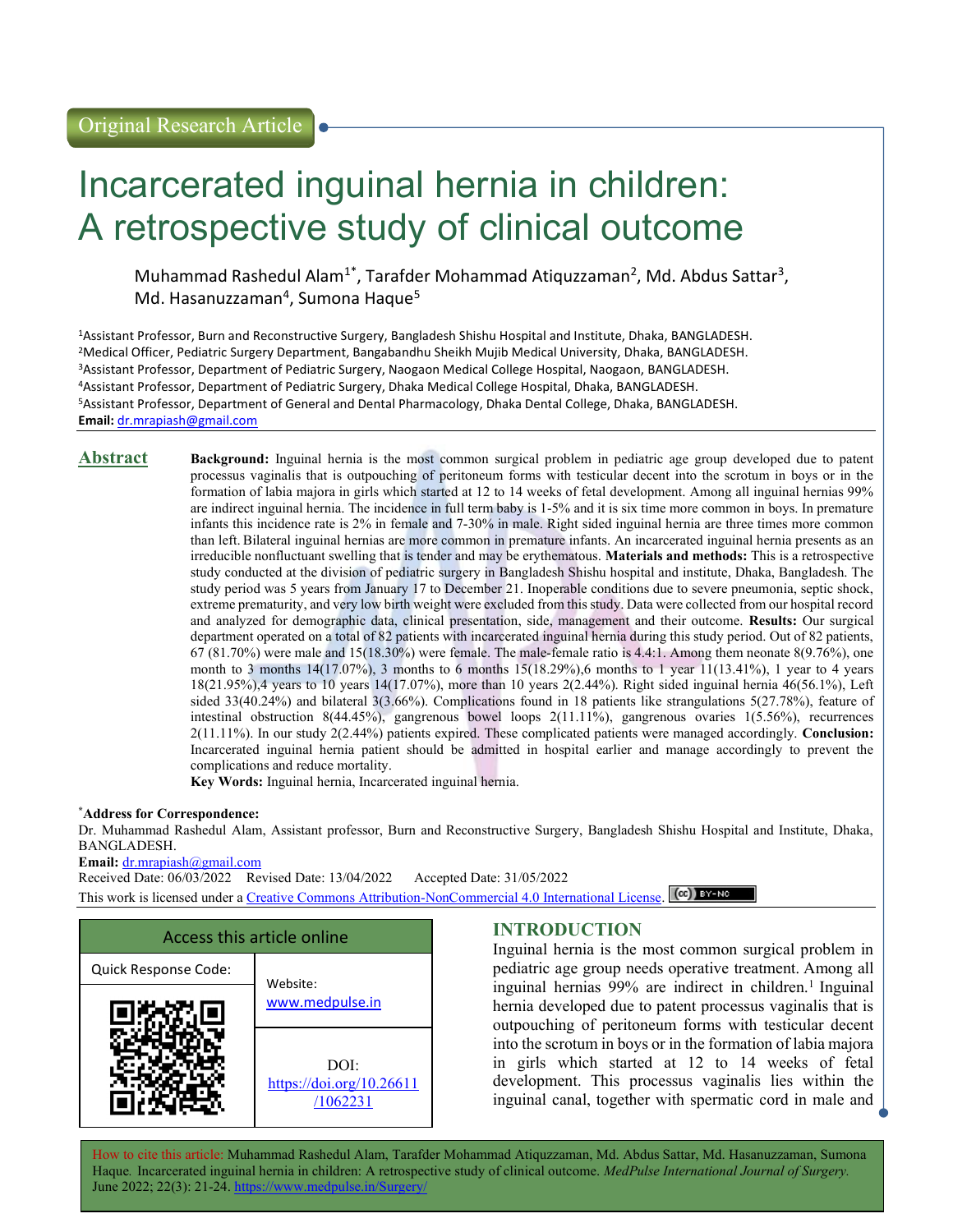round ligaments in female.<sup>2</sup> As an indirect hernia content enter the canal through the deep ring, it arises lateral to the inferior epigastric vessels. The incidence in full term baby is  $1-5\%$  and it is six time more common in boys.<sup>3,4</sup> In premature infants this incidence rate is 2% in female and 7-30% in male. Approximately 5% of all males develop a hernia during their life time.<sup>5</sup> Right sided inguinal hernia are three times more common than left.3,4 Bilateral inguinal hernias are more common in premature infants. $4,7$  The small intestine is the most common structure which herniate from abdomen to sac in boys.<sup>7</sup> In female, the ovaries are the most commonly herniated content; however, after one year of age, intestine becomes more common. In adolescent ovary is herniated extremely unlikely.<sup>7</sup> A direct inguinal hernia is extremely rare in children. The etiology of failure to close in some individuals is largely unknown.<sup>8</sup> Some author says that smooth muscle cells involved in the descent of the testis may abnormally fail to undergo apoptosis in inguinal hernias.<sup>4</sup> Most of the inguinal hernias are asymptomatic. Patient usually present with a lump or swelling in the groin which notice by parents or during physical examination. The swelling may change in size with coughing or crying and it may present as intermittent bulging in the groin, scrotum or labia. Careful history and examination can usually differentiate other cause of groin lump, such as undescended testis, hydrocele and lymphadenopathy.<sup>9</sup> Idiopathic scrotal edemas may be recognized by a subacute redness and swelling that is not usually painful. An abscess in the inguinal region may also be confused with an incarcerated hernia. Less commonly varicoceles and testicular tumor are differentials. If a very short history, it could be important to consider testicular torsion. Hernia can be classified as reducible or irreducible. An incarcerated inguinal hernia presents as an irreducible nonfluctuant swelling that is tender and may be erythematous. The patient is usually inconsolable. They may develop obstructive symptoms like vomiting or constipation and gradual abdominal distension. If incarceration progress to strangulation, the child may have features of peritonitis, hemodynamically instable and passes of blood mixed stool.

This aim of the study is to evaluate the type of clinical outcome of incarcerated inguinal hernia in our hospital.

#### METHODOLOGY

This is a retrospective study conducted at the division of pediatric surgery in Bangladesh Shishu hospital and institute, Dhaka, Bangladesh. This is a tertiary care hospital in Bangladesh previously named as Dhaka Shishu (Children) hospital. The study period was 5 years from January 17 to December 21. Inoperable conditions due to severe pneumonia, septic shock, extreme prematurity, and very low birth weight were excluded from this study. Data were collected from our hospital record and analyzed for demographic data, clinical presentation, side, management and their outcome. Total 82 patients with incarcerated inguinal hernia were operated in our surgical department during this period. After clinical examination and admission of all patients were treated with intravenous fluid, antibiotics, and nasogastric tube suction with free drainage ensure if needed. After correction of dehydration and electrolyte imbalance. In the postoperative period, patients were managed with intravenous fluid, antibiotics and if needed nutritional support was also given. In this study only initial diagnosis, management, complications and their outcome were included.

# **RESULTS**

Out of 82 patients, 67 (81.70%) were male and 15(18.29%) were female. The male-female ratio is 4.4:1. Among them neonate 8(9.76%), one month to 3 months 14(17.07%), 3 months to 6 months  $15(18.29\%)$ , 6 months to 1 year 11(13.41%), 1year to 4years 18(21.95%), 4 years to 10 years 14(17.07%), more than 10 years 2(2.44%). Right sided inguinal hernia 46(56.1%), Left sided 33(40.24%) and bilateral 3(3.66%). Complications found in 18 patients like strangulations 5(27.78%), feature of intestinal obstruction 8(44.45%), gangrenous bowel loops  $2(11.11\%)$ , gangrenous ovaries  $1(5.56\%)$ , recurrences  $2(11.11\%)$ . In our study  $2(2.44\%)$  patients expired. These complicated patients were managed accordingly. One patient with gangrenous bowel loop was needed temporary ileostomy. The patient who developed gangrenous ovary need oophorectomy. The recurrence patients were need redo herniotomy with hernioplasty after 4 to 6 weeks.

| <b>Table 1: Gender distribution</b> |                                |       |  |  |
|-------------------------------------|--------------------------------|-------|--|--|
| Gender                              | Percentage<br><b>Frequency</b> |       |  |  |
| Male                                | 67                             | 81.70 |  |  |
| Female                              | 15                             | 18.29 |  |  |

|  | Table 2: Age distribution of incarcerated inguinal hernia |  |
|--|-----------------------------------------------------------|--|
|  |                                                           |  |

| Age                  | <b>Frequency</b> | Percentage |
|----------------------|------------------|------------|
| Neonate              | 8                | 9.76       |
| 1 month to 3 month   | 14               | 17.07      |
| >3 months to 6 month | 15               | 18.29      |
| >6 month to 1 year   | 11               | 13.41      |
| >1 year to 4 year    | 18               | 21.95      |
| >4 year to 10 year   | 14               | 17.07      |
| >10 year             | 2                | 2.44       |

| <b>Table 3: Distribution of side of hernia</b> |                  |            |  |  |
|------------------------------------------------|------------------|------------|--|--|
| <b>Side</b>                                    | <b>Frequency</b> | Percentage |  |  |
| Right                                          | 46               | 56.1       |  |  |
| Left                                           | 33               | 40.24      |  |  |
| Bilateral                                      | R                | 3.66       |  |  |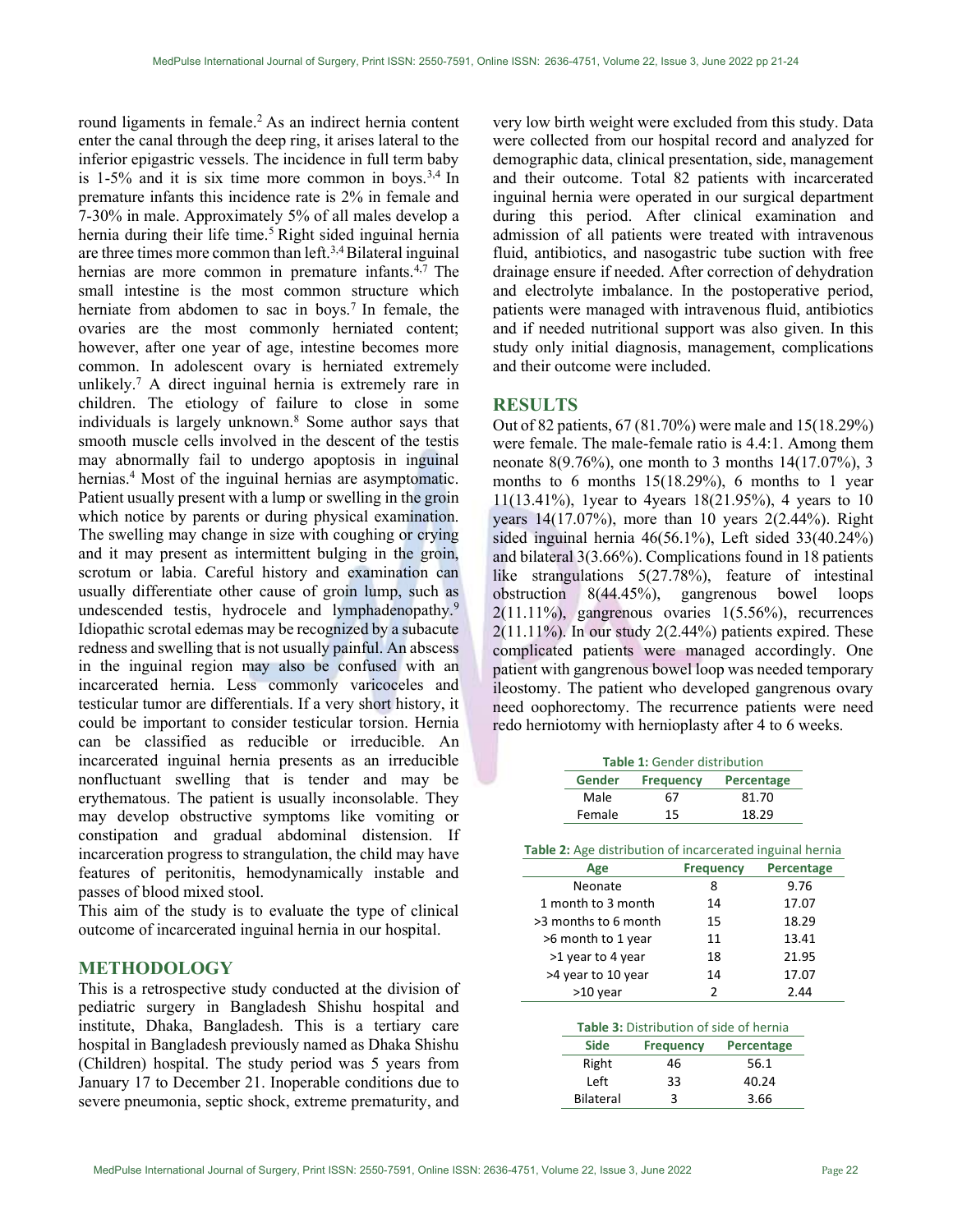| <b>Table II comprignations round in 10(11.5370) patients</b> |                  |            |  |  |
|--------------------------------------------------------------|------------------|------------|--|--|
| <b>Name of Complication</b>                                  | <b>Frequency</b> | Percentage |  |  |
| Strangulation                                                | 5                | 27.78      |  |  |
| Features of intestinal obstruction                           | 8                | 44.45      |  |  |
| Gangrenous bowel                                             | 2                | 11.11      |  |  |
| Gangrenous ovaries                                           | 1                | 5.56       |  |  |
| Recurrences                                                  | っ                | 11.11      |  |  |
| Total                                                        | 18               | 100        |  |  |
|                                                              |                  |            |  |  |

Table 4: Complications found in 18(21.95%) patients

## DISCUSSION

Obstructed or incarcerated inguinal hernia can increase the rate of morbidity or mortality in children. It may result in significant sequelae depending on which visceral structure is involved in the hernia sac. These sequelae may range from life-threatening complications, such as intestinal obstruction, intestinal necrosis, intestinal perforation, gonadal dysfunction, testicular necrosis, testicular atrophy, ovarian necrosis, ovarian atrophy and tubal stricture. Our study shows some of these complications. Many children presenting with incarcerated inguinal hernias have a previously diagnosed inguinal hernia. Some author found the rate is about  $35\%$ .<sup>12</sup> After hospitalization of incarcerated inguinal hernia patient had been operated 24 hours to 5 days later to allow edema to resolve. Some clinicians prefer to discharge home with a reliable family with plans for hernia repair in the very near future. Some author described the rate of incarceration of reducible indirect inguinal hernia reduce up to 83% by operation.<sup>10</sup> They recommended that for healthy children less than 10 years of age, indirect inguinal repair should be performed on a semi elective basis within 7 days of diagnosis.<sup>11</sup> Unless there is evidence of bowel compromise, peritonitis, or hemodynamic instability, non-operative reduction should be attempted because 70% to 95% of incarcerated inguinal hernias are successfully reduced.<sup>12,13,14</sup> Reduction attempts are usually performed by using sedation and analgesics, although there is no standard protocol, and pharmacotherapy should be at the discretion of the provider.<sup>15</sup> The following is the preferred technique of the authors for nonoperative reduction. The patient is placed in the supine position. One hand should be placed above the external ring, with fingers around the hernia neck to keep it fixed in place and prevent the hernia contents from sliding over the external ring. The other hand should provide simultaneous moderate and steady pressure on the hernia contents toward the abdominal cavity along the axis of the inguinal canal and internal ring. Continuous pressure may help push out some of the bowel edema and regular, delicate movement of the fingers on the hernia sac may move the hernia contents, both aiding in reduction.<sup>16</sup> It may take several minutes to successfully reduce the hernia. If the inguinal hernia is unable to be reduced, or there is concern for an incomplete reduction, then operative reduction should be performed emergently. Although it is

unlikely to reduce gangrenous bowel successfully, it has been reported to be possible in the literature, so there should be close observation of the patient afterward.<sup>17</sup> The premature and low birth weight baby with inguinal hernia have the high risk of incarcerated. But they also have the high risk of anesthesia related post-operative complications like apnea, bradycardia, and even cardiopulmonary arrest. This risk was initially reported to be as high as 49% but more resent data show the risk is closer to 5%, with these complications mainly occurring in patients with persisting apnea.<sup>18</sup> In case of incarcerated inguinal hernia both laparoscopic and open techniques have been compared and have similar outcomes, however, laparoscopy may have advantages compared with the conventional open repair. These advantages include easier reduction because of mechanical widening of the internal ring from pneumoperitoneum, direct visualization of the bowel to ensure complete reduction and viability, and easier visualization of the contralateral groin.19,20 If the hernia contents are unable to be reduced after opening the sac, consider placing the patient in Trendelenburg position and using gentle, steady pressure to again attempt to reduce the hernia. If the hernia contents are still irreducible, this may be secondary to a constricting internal ring, which needs to be divided. The ring should be divided sharply on the lateral edge to avoid injury in the inferior epigastric vessels and cord structures. Consider placement of your finger or an instrument through the internal ring to help dilate the ring, protect the hernia sac contents, and also guide the ligating instrument. The internal ring requires repair before the completion of the procedure.<sup>20</sup>

# CONCLUSIONS AND RECOMMENDATION

Incarcerated inguinal hernia patient should be admitted in hospital earlier and manage accordingly to prevent the complications and reduce mortality.

#### **REFERENCES**

- 1. Hutson JM, O'Brien M, Beasley SW, Teague WJ, King SK. Jones' clinical paediatric surgery. 7th edn. Chichester: John Wiley and Sons, 2015. p. 332.
- 2. Brandt ML. Pediatric hernias. Surg Clin North Am. 2008 Feb. 88(1):27-43, vii-viii.
- 3. Bowling K, Hart N, Cox P, Srinivas G. Management of paediatric hernia. BMJ 2017;359:j4484.doi: 10.1136/bmj.j4484.
- 4. Öberg S, Andresen K, Rosenberg J. Etiology of inguinal hernias: A comprehensive review. Front Surg 2017;4:52. doi: 10.3389/fsurg.2017.00052.
- 5. HebraA.Pediatrichernias.htts://emedicine.medscape.com/ article/932680-print
- 6. Chang SJ, Chen JY, Hsu CK, Chuang FC, Yang SS. The incidence of inguinal hernia and associated risk factors of incarceration inpediatric inguinal hernia: a nation-wide